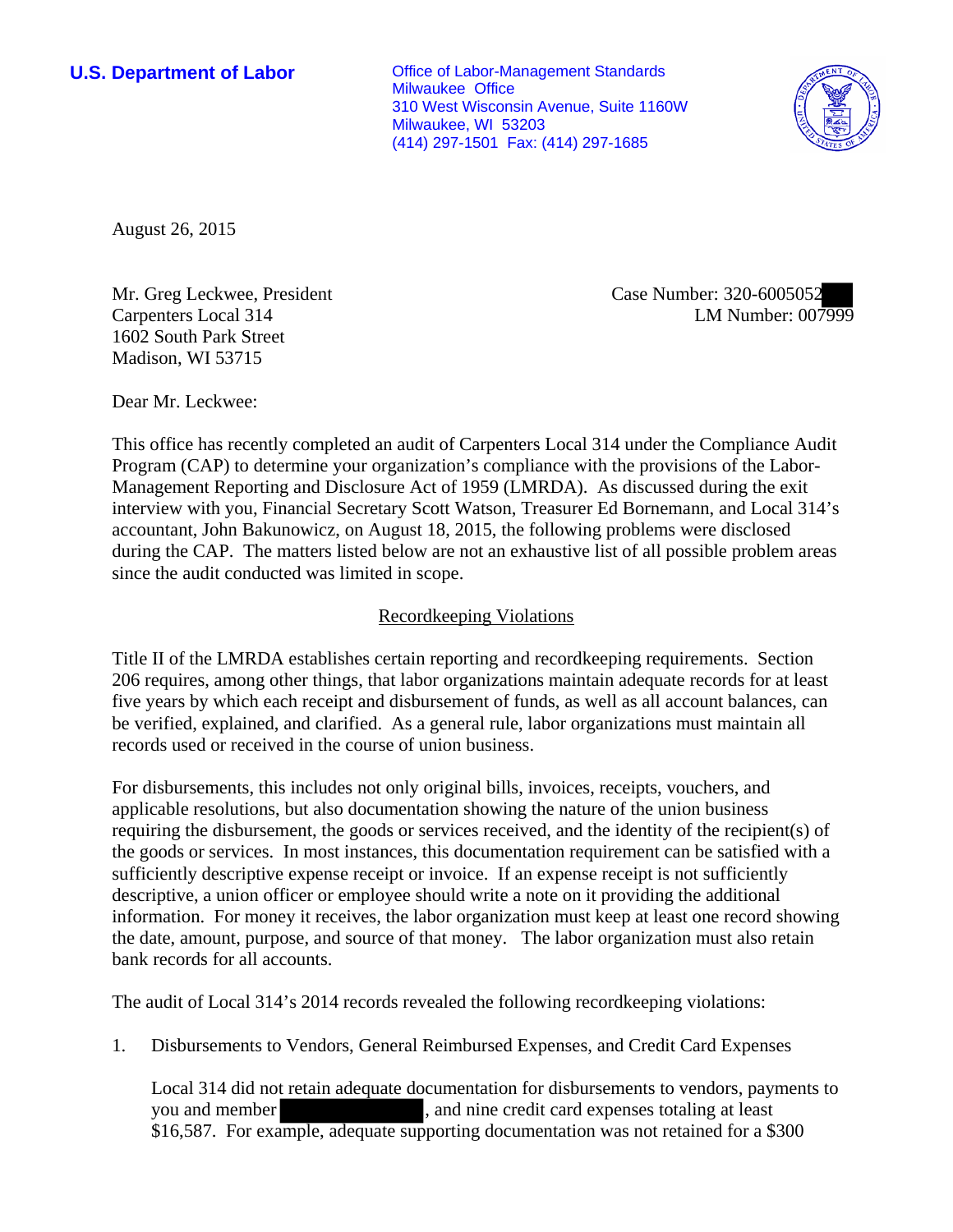check issued to Gander Mountain on July 10, 2013 for gift cards that were donated to the North Central States Regional Council of Carpenters (NCSRCC) Scholarship Golf Fund. In support of this expense, Local 314 only retained the check stub, which is not sufficient. In addition, adequate supporting documentation was not retained for a \$259.96 charge former Treasurer made at Menard's on June 12, 2013 to purchase tools for Local 314's monthly tool raffle. In support of this expense, Local 314 only retained a credit card statement, which is not sufficient.

As another example, officers and employees were not required to submit itemized meal receipts for meal expenses totaling at least \$199. In addition, Local 314's records of meal expenses did not always include written explanation of union business conducted or the names and titles of the persons incurring or receiving the benefit of the restaurant charges. For example, a receipt retained for a \$115.25 check issued to Jim's Pizza in Janesville, WI on January 16, 2014 did not include the nature of the union business conducted and the full names and titles of those present on the receipt.

As noted above, labor organizations must retain original receipts, bills, and vouchers for all disbursements. Itemized receipts provided by restaurants to officers and employees must be retained. These itemized receipts are necessary to determine if such disbursements are for union business purposes and to sufficiently fulfill the recordkeeping requirement of LMRDA Section 206. Records of meal expenses must include written explanations of the union business conducted and the full names and titles of all persons who incurred the restaurant charges. Also, the records retained must identify the names of the restaurants where the officers or employees incurred meal expenses. The president and treasurer (or corresponding principal officers) of your union, who are required to sign your union's LM report, are responsible for properly maintaining union records.

2. Disposition of Property

During fiscal year 2014, Local 314 purchased items (e.g., tools, t-shirts, stickers, gift cards, food pantry items, etc.) totaling at least \$50,429 that were given away to members, but failed to maintain an inventory of the property that was purchased and given away. Records must be retained which account for all union property. In the case of union shirts, tools, food pantry items, gift cards, or other items sold or given away to members, records must be maintained to clarify and support information required to be reported by Local 314 in Statements A and B of the Labor Organization Annual Report (Form LM-2). The value of any tools, shirts, gift cards, or similar property on hand at the beginning and end of the year should be reported in Item 28 (Other Assets). In addition, the type and value of any property received or given away must be identified in the additional information section of the Form LM-2 report with the identity of the recipient(s) or donor of such property.

3. Failure to Record Receipts and Receipt Dates not Recorded

The audit revealed that Local 314 did not record in its receipts records cash donations received from members "passing the hat" at the September 11, 2013 membership meeting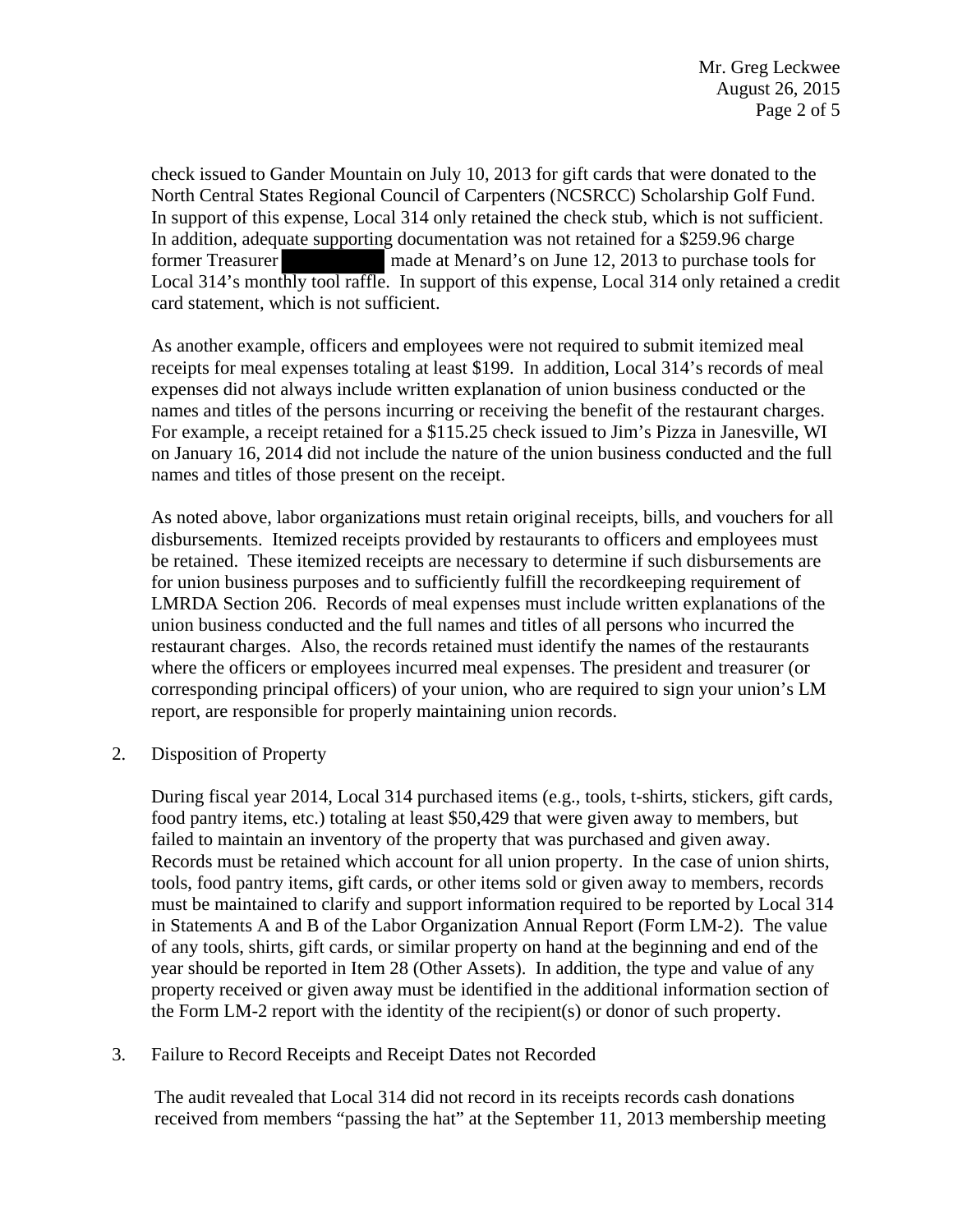totaling at least \$254. In addition, entries in Local 314's QuickBooks general ledger reflect the date the union deposited money, but not the date money was received for receipts totaling \$329,713.45. Union receipts records must show the date of receipt.

Union receipts records must include an adequate identification of all money the union receives. The records should show the date and amount received, and the source of the money. The date of receipt is required to verify, explain, or clarify amounts required to be reported in Statement B (Receipts and Disbursements) of the LM-2. The LM-2 instructions for Statement B state that the labor organization must record receipts when it actually receives money and disbursements when it actually pays out money. Failure to record the date money was received could result in the union reporting some receipts for a different year than when it actually received them.

Based on your assurance that Local 314 will retain adequate documentation in the future, OLMS will take no further enforcement action at this time regarding the above violations.

## Reporting Violations

The audit disclosed a violation of LMRDA Section 201(b), which requires labor organizations to file annual financial reports accurately disclosing their financial condition and operations. The Labor Organization Annual Report (Form LM-2) filed by Local 314 for the fiscal year ended June 30, 2014, was deficient in the following areas:

1. Acquire/Dispose of Property

Item 15 (During the reporting period did your organization acquire or dispose of any assets in any manner other than by purchase or sale?) should have been answered, "Yes," because the union gave away tools, t-shirts, stickers, gift cards, food pantry items, and other items totaling more than \$50,000 during the year. The union must identify the type and value of any property received or given away in the additional information section of the LM report along with the identity of the recipient(s) or donor(s) of such property. The union does not have to itemize every recipient of such giveaways by name. The union can describe the recipients by broad categories if appropriate such as "members" or "new retirees." In addition, the union must report the cost, book value, and trade-in allowance for assets that it traded in.

2. Disbursements to Officers

Local 314 did not include some reimbursements to you for food pantry purchases totaling at least \$2,448 in Schedule 11 (All Officers and Disbursements to Officers). It appears that the local erroneously reported these payments in Schedules 15 through 19.

The union must report in Column F of Schedules 11 and 12 (Disbursements for Official Business) direct disbursements to officers and employees for reimbursement of expenses they incurred while conducting union business. In addition, the union must report in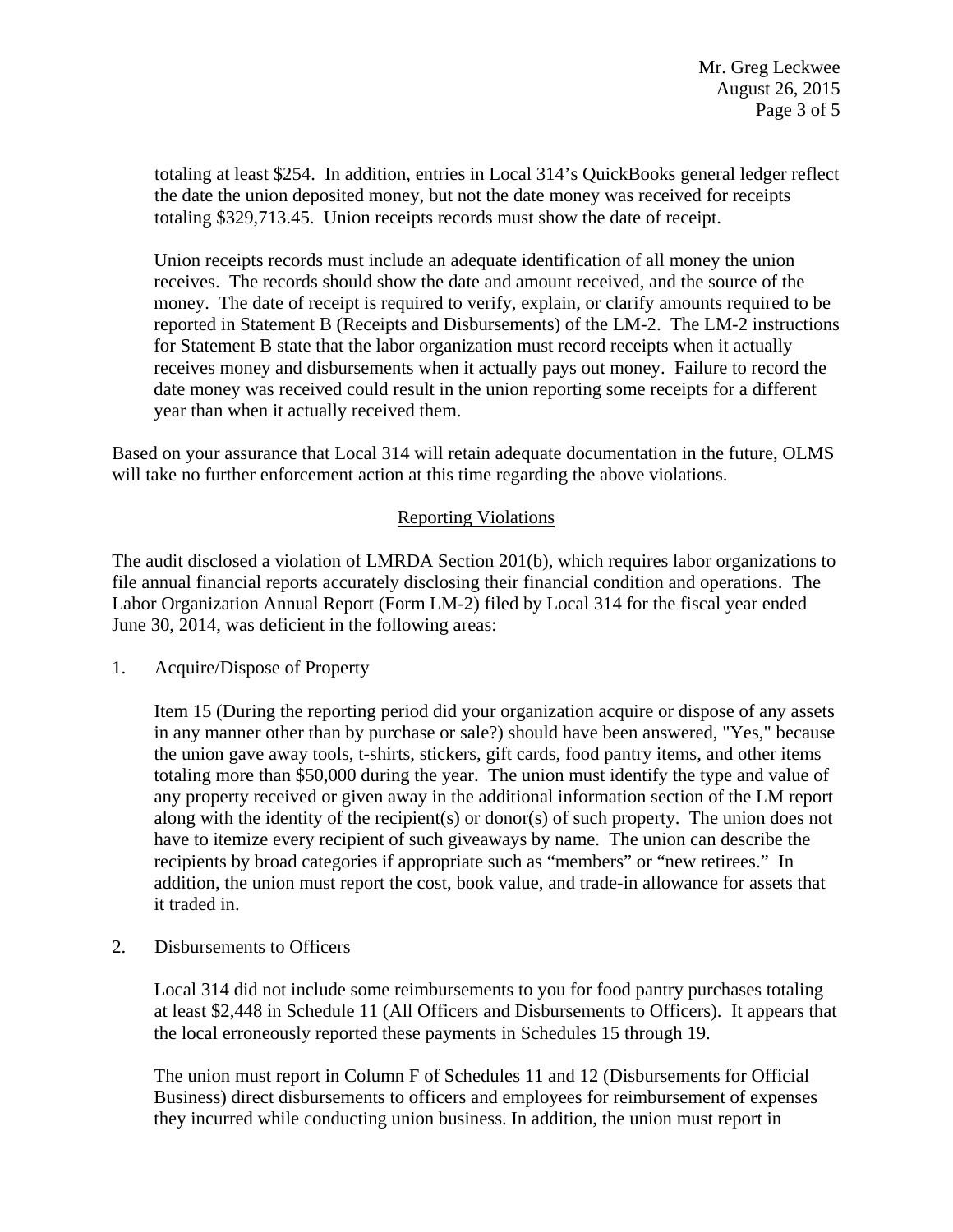Column F of Schedules 11 and 12 indirect disbursements made to another party (such as a credit card company) for business expenses union personnel incur. However, the union must report in Schedules 15 through 19 indirect disbursements for business expenses union personnel incur for transportation by public carrier (such as an airline) and for temporary lodging expenses while traveling on union business. The union must report in Column G (Other Disbursements) of Schedules 11 and 12 any direct or indirect disbursements to union personnel for expenses not necessary for conducting union business.

3. Failure to Itemize Disbursement

Local 314 did not properly report two "major" transaction(s) in Schedule 17 (Contributions, Gifts & Grants). A "major" transaction includes any individual transaction of \$5,000 or more or total transactions to or from any single entity or individual that aggregate to \$5,000 or more during the reporting period and which the local cannot properly report elsewhere in Statement B. The audit found that Local 314 had disbursements totaling at least \$17,836 to the Frank Doolittle Company for clothing and pencils, but failed to report non-itemized transactions totaling \$4,168 on the itemization page for the Frank Doolittle Company in Schedule 17. Additionally, Local 314 had charges totaling at least \$5,891 to Menard's for tools and gift cards; however, Local 314 did not properly report those charges on an itemization page for Menard's in Schedule 17.

I am not requiring that Local 314 file an amended LM report for 2014 to correct the deficient items, but Local 314 has agreed to properly report the deficient items on all future reports it files with OLMS.

## Other Issues

## Single Signature Requirement/Pre-signing Checks

The audit revealed that Local 314's Janesville Volunteer Organizing Committee (VOC) checks are signed by only one person, Janesville VOC member , who is not an officer of Local 314. At the opening interview, you, Mr. Watson, and Mr. Bornemann also advised that checks are pre-signed "once in a while" because of availability issues with the officers authorized to sign Local 314's checks. Section 37A of the United Brotherhood of Carpenters International Constitution requires that "all checks of the Local Union must be signed by two or more officers of the Local Union." The second signature requirement is an effective internal control of union funds. Its purpose is to attest to the authenticity of a completed document already signed. However, a single signature requirement on union checks and pre-signing of checks do not attest to the authenticity of a completed check, and negate the purpose of the two signature requirement. OLMS recommends that Local 314 review these procedures to improve internal control of union funds. At the exit interview, Mr. Watson advised that Local 314 no longer allows checks to be pre-signed and that he will be contacting the District Council's legal department for guidance on how to proceed with the checking account for the Janesville VOC.